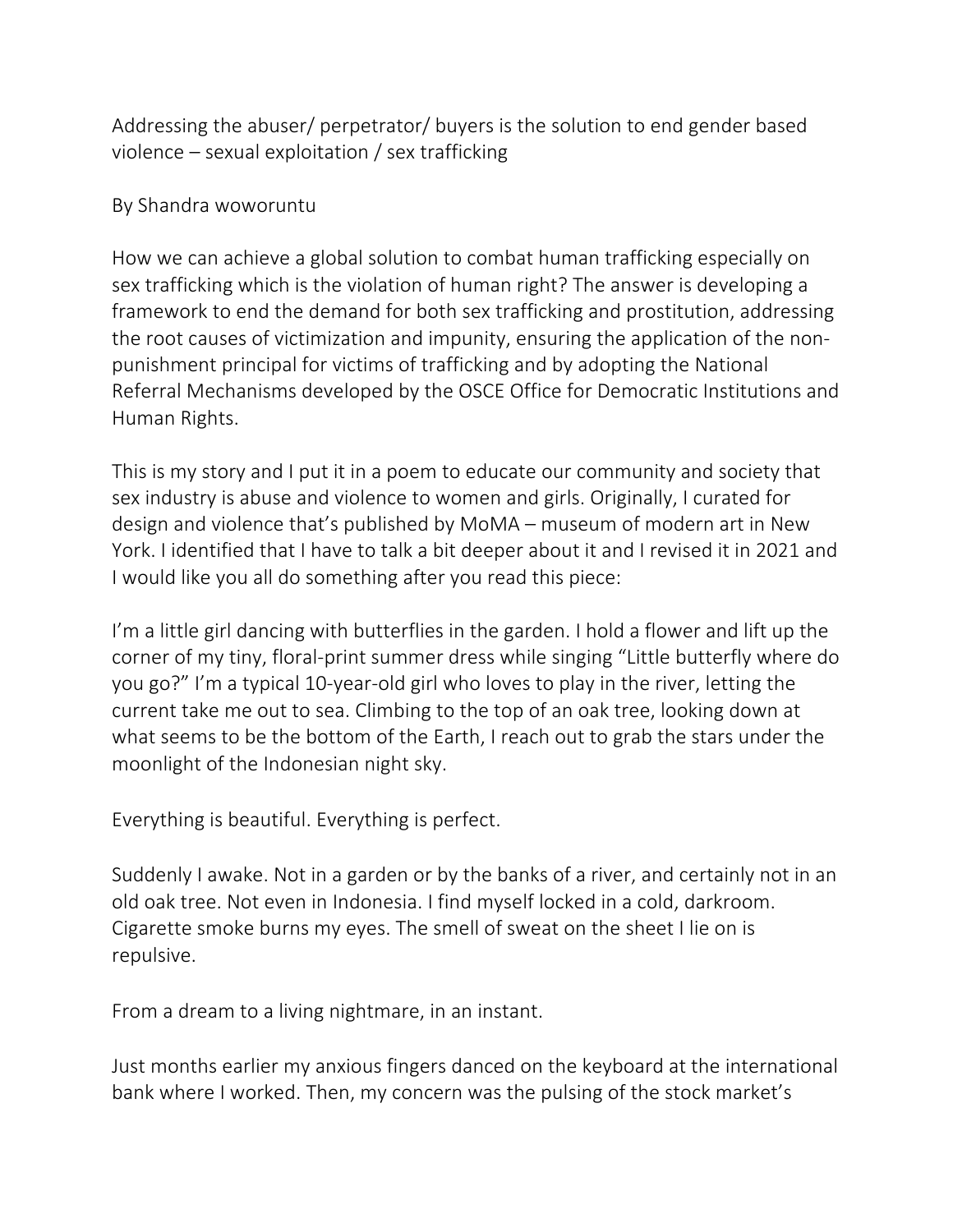heart. Exchange-rate speculation and currency exchange kept me awake at night. Now what keeps me up is fear.

I'm not alone. I scan the room and notice many of the other trapped women are much younger than me. I'm no longer surprised to see their bruised faces, fresh wounds, and pale complexions due to untreated illnesses and malnourishment. One of the younger girls starts sobbing. There's nothing I can do; there's nothing anyone can do. Unlike her, I've learned to cry on the inside, keeping my tears for myself. Be a good girl and say yes!!! to everything to save myself from the hunting knife and baseball bat. Once for a while, the traffickers will cut the skin on my neck.

And the guns. My traffickers think the guns are what scares us, what keeps us subservient. But for some of us, a bullet would bring relief. At least death by a bullet would offer a quicker, more humane death than the one we die slowly as sex slaves. Still, the guns are a symbol of control, an illusion of power.

The humiliation I feel from strangers gazing at my naked body forces me back to the dream. The memories of dancing with those butterflies keep me distracted, keeps part of me alive. When they put a gun to my head, I return to those butterflies, asking them to chase the fear away.

I feel so small. I am nothing. I am lost. My life is over.

What have they done to me? To be sold as a sex slave, deprived of food, locked in darkness, barely clothed…I am powerless.

My nose is filled with the residue of the cocaine they've forced me to sniff, the lingering odor of marijuana smoke hanging in the air, and the bittersweet traces of the crack I was made to smoke. My throat burns with the taste of stiff, cheap whiskey—one of the only things they offer to nourish my weak body.

Sleep-deprived and fading in and out of consciousness, I'm forced to serve any paying client—men old and young, fat and lean; their money unites them as buyers, reducing me to a commodity.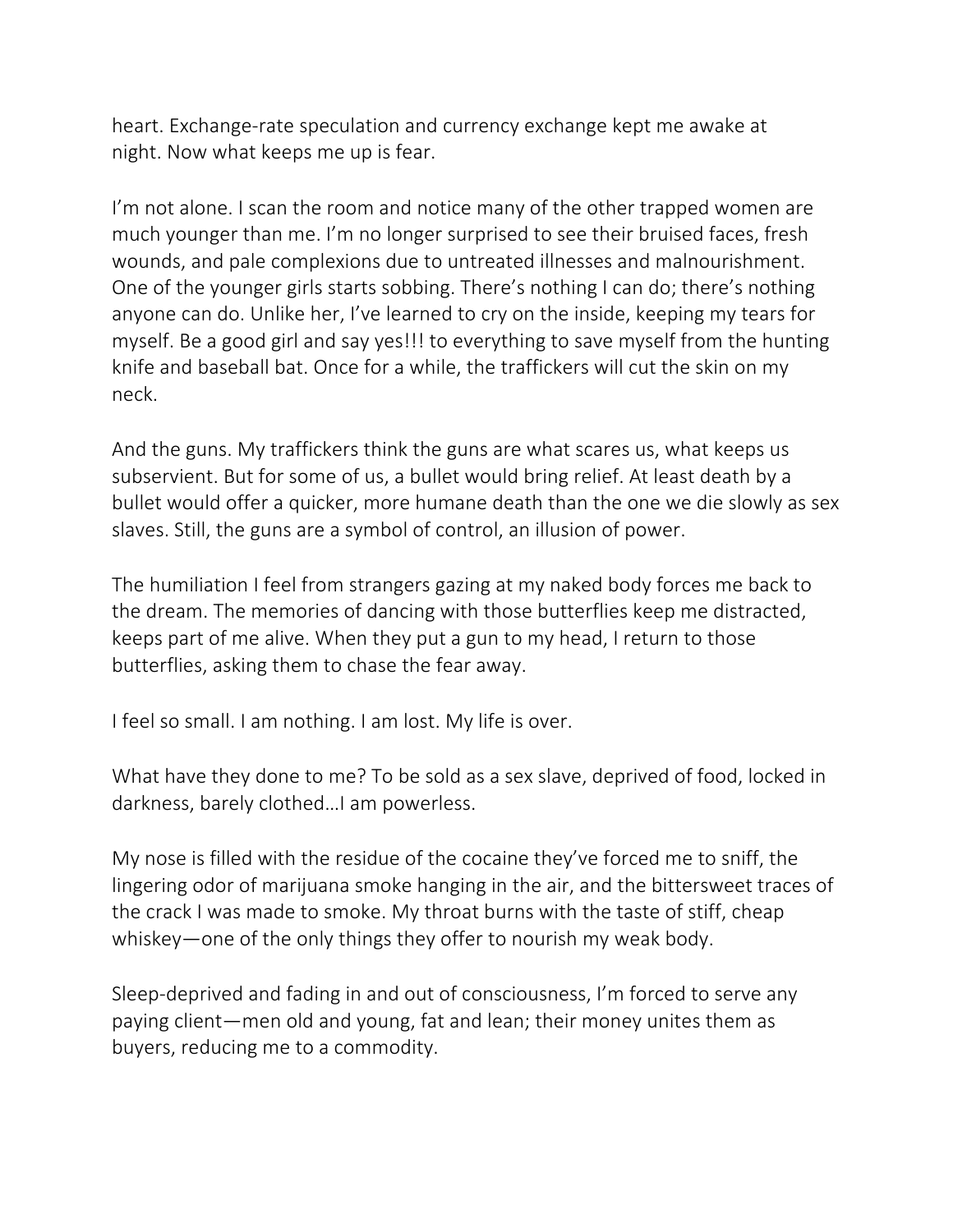My name is Candy, why they changed my name? They put price tags on me, \$120, \$160, \$250, and \$350.

Candy, customer…….. room no 2, Candy …. Dress up go for escort. Candy, massage room no 3. No one knows if I was triggered to hear "CANDY" No one knows, I say "NO" inside me. This body is no longer mine; this body is belonging to the customers who pay the traffickers. I walk with fear entering the room. I keep my fear inside me. The more I show this fear, the more abuse I get.

They throw me down on the dirty mattress; the stench of it has made me vomit more than once. Sometimes they turn me around and have their way with me; at least like this, I don't have to see the evil in their eyes. When I'm on my back, I blankly stare at the ceiling, allowing my tears to fall down the sides of my face while praying for the clients to finish quickly. I've become their human rag doll, one with a \$30,000 debt.

When they're finished, I'm moved to another room; maybe it's a hotel or an apartment building. All I know is that my captors' routine is to transfer me under a cloak of darkness. Always at night when the city seems so quiet, so distant.

I wonder: How many others suffer this same hell? How many more were lied to? How many girl and young women are hidden away and forced to give up tiny pieces of their soul one trick at a time?

And then—a glimmer of hope. A spark of courage ignites something within me. I am determined. I will find a way out. I will find my way home.

From a tiny bathroom window in a second-story apartment building, I jump. The fresh air. A split-second of freedom. I am that butterfly from my dreams.

I am free.

This piece is the life of people in the prostitution, most of them are victims of exploitation and trafficking, When someone is recruited for the sex trade, they have no choice because there is no choice. "THIS IS NOT A CHOICE"

Victims and survivors deserve EQUAL JUSTICE which is punishment of the perpetrators, prosecution of the sex buyers, traffickers, and their associates.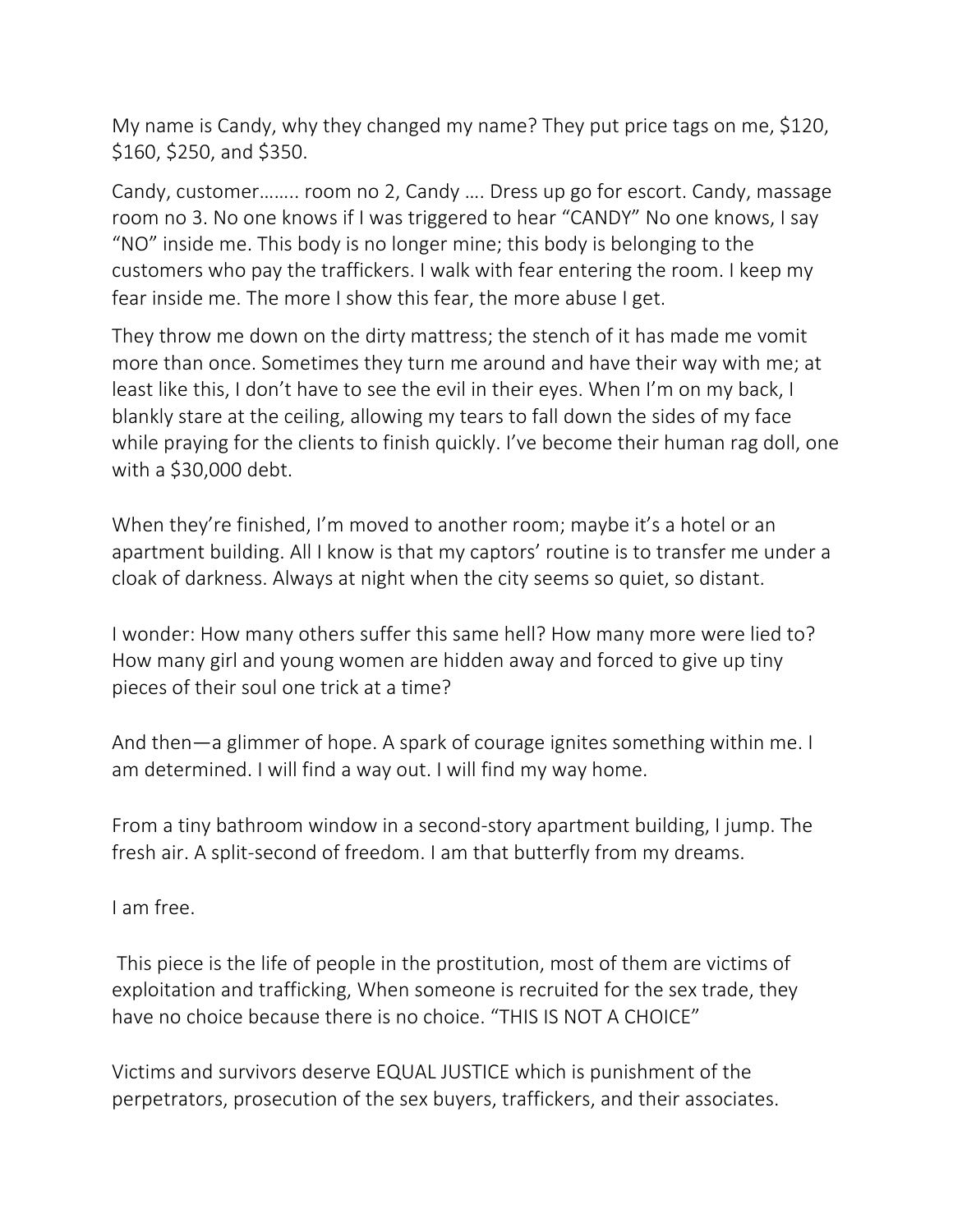Victims and survivors should receive SERVICES to help and support them in their reintegration and social inclusion to fully experience the freedom to live with dignity, have the opportunity to work, and able to achieve their dream. We know we can achieve this through the EQUALITY MODEL.

We need global action, local action, and individual action. Together we will act. Yes! We will act together to eradicate commercial sexual exploitation and trafficking without forgetting the most important part, focusing on the elimination of demand that drives the commercial sex industry. This will comprehensively transform our society and women and children can live lives of freedom without the constant threat of exploitation and trafficking.

I am one of the millions of victims and survivors. The question is: Will we let the abuse and violence continue?

Human Rights are not awarded but endowed to each of us as human beings, our dignity should not be taken by anyone.

Let's create our world free from human trafficking. Let's make our generation of survivors the last one and promise the next generation of girls that we will not stand for their exploitation and victimization.

WE NEED YOUR COMMITMENT, We need global action, local action, and individual action in ending trafficking and all forms of sexual violence and exploitation. We have strong international laws: the UN Palermo Protocol ratified by 189 countries, the Council of Europe convention, the EU Directive, as well as national and state laws, and yet, we still witness a very low number of inter-governmental partnerships, extremely low levels of prosecutions and convictions and victim mostly are undetected and unprotected. We must urgently implement policies and legislation to protect human dignity, punish perpetrators and bring justice and hope to victims.

Post pandemic, we need to continue our work to develop comprehensive proactive and interactive prevention mechanisms, including addressing migration, the demand, supply chains, trafficking for the production of pornography and child sexual abuse materials, and develop holistic comprehensive victim services. I want to ensure a victim and survivor centered, gender sensitive and trauma informed approach in all your national anti-trafficking work, to establish National Advisory